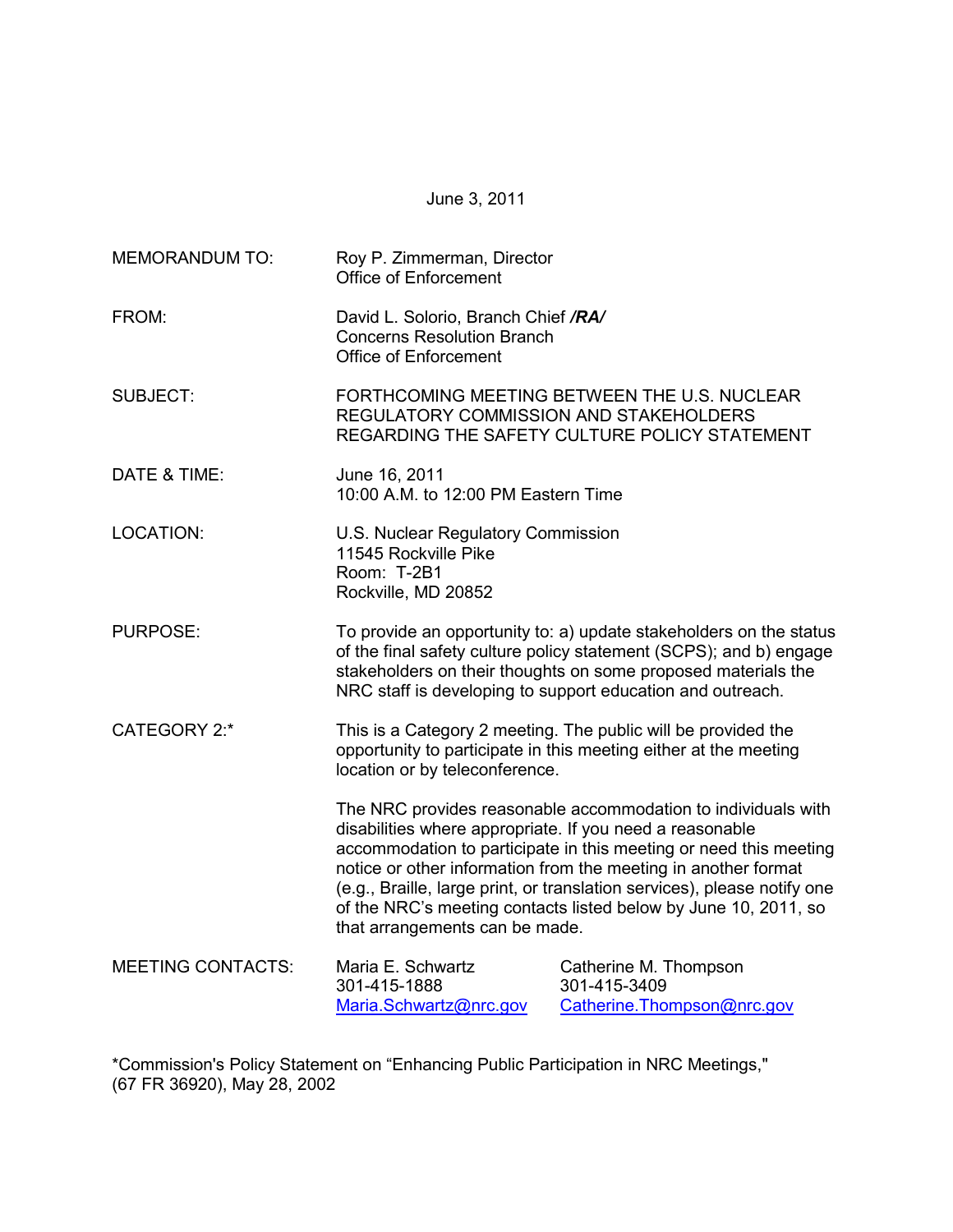| R. Zimmerman         | $-2-$                                                                                                                                                                                                                                                                                                                                                                                                                                                                                                                                  |
|----------------------|----------------------------------------------------------------------------------------------------------------------------------------------------------------------------------------------------------------------------------------------------------------------------------------------------------------------------------------------------------------------------------------------------------------------------------------------------------------------------------------------------------------------------------------|
| TELECONFERENCE:      | Interested members of the public unable to travel to the meeting<br>may participate remotely by telephone via a toll-free<br>teleconference. For details, please call one of the NRC meeting<br>contacts listed below or use the toll-free number, 1-800-368-5642,<br>and ask the operator for a connection to one of the meeting<br>contacts. Those interested in participating in this meeting by<br>teleconferencing should call or e-mail one of the contacts as soon<br>as possible, but no later than June 10, 2011.             |
| NOTE:                | Additional meeting materials, such as the specific room location of<br>the meeting, background information, agenda and presentation<br>materials, will also be posted at:<br>http://www.nrc.gov/about-nrc/regulatory/enforcement/safety-<br>culture.html .                                                                                                                                                                                                                                                                             |
|                      | Meeting participants are encouraged to check this page<br>periodically before the meeting to access all the meeting<br>materials.                                                                                                                                                                                                                                                                                                                                                                                                      |
| <b>PARTICIPANTS:</b> | Participants from the NRC will include staff from the Office of<br>Enforcement (OE) and other NRC program offices. NRC<br>anticipates that various external stakeholders, who participated in<br>previous NRC meetings held to develop the SCPS, will attend.<br>These include licensees from reactors, materials-industrial,<br>materials-medical, material-fuel cycle, new reactor construction,<br>vendors and suppliers industries, as well as a representative from<br>the Agreement States and interested members of the public. |